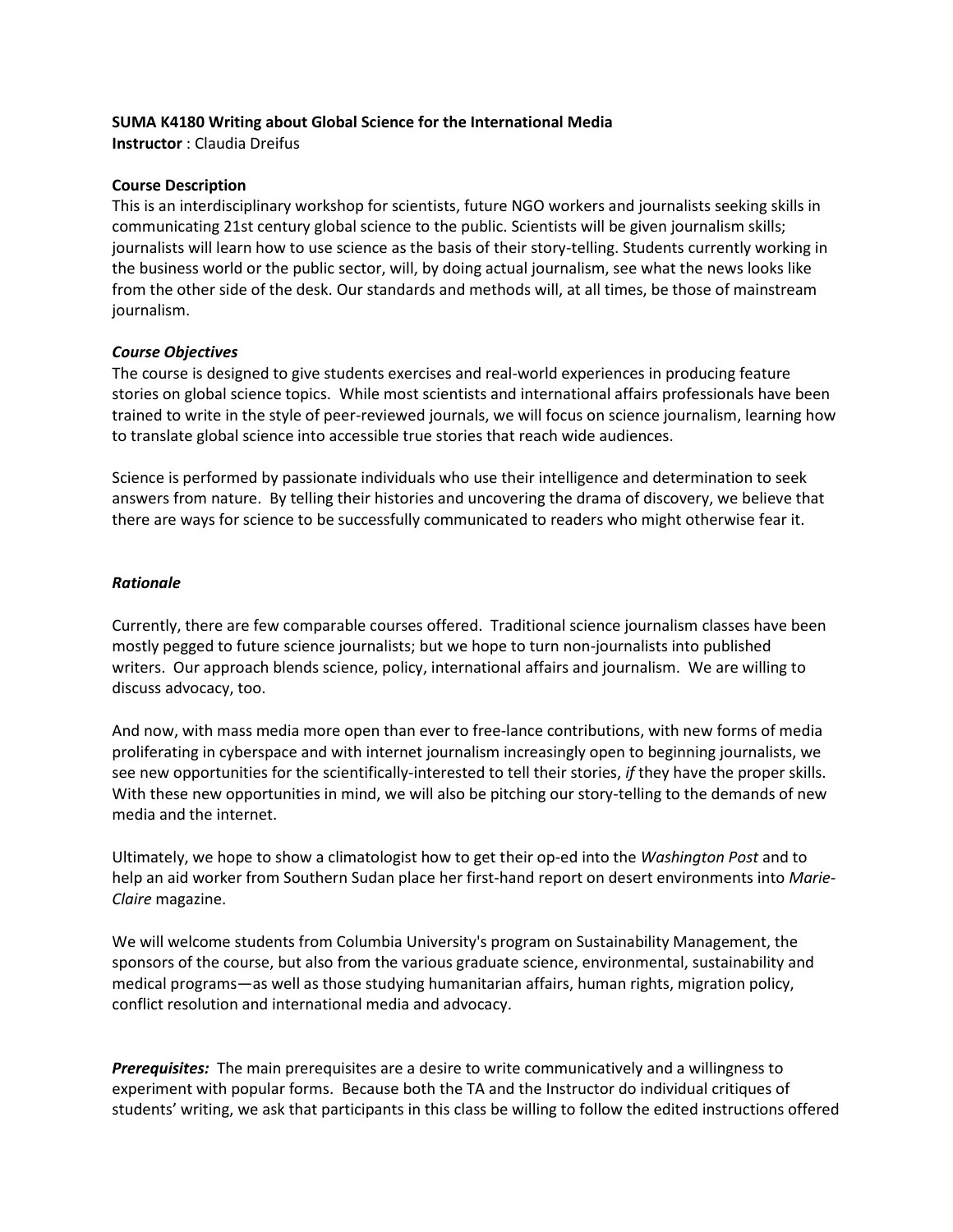and be open to critiquing; this is the way one improves one's writing. Students who feel uncomfortable with that style of instruction will probably not profit from it and ought consider enrolling in a different type of course. Willingness to accept critiques and guidance will be part of the grade.

A fluid knowledge of written English is important, but students who've trained as journalists, scientists or NGO professionals in non-English speaking countries are very welcome. Wherever possible, attempts will be made to meet the needs of students for whom English is a second language.

Because we are looking to create interesting non-fiction literature with science at its heart, we seek students with enthusiasm for both science and mass communications.

Students registering for this course should be willing to try to write in a style different from what they may have been trained for; they should also be willing to find their material through interviews, investigation, observation.

One gauge for your capacity to do this work: can you write as fast as you think?

*Criteria for Grading:* It's not easy to quantify a creative endeavor and the instructor reserves the right to make subjective judgments on progress, effort and attitude in determining final grades.

What I look for is talent, skill, originality, resourcefulness, promptness in meeting deadlines, a collegial attitude in terms of class participation—and of course, improvement of skills over a semester. The student who writes well, but who doesn't read and critiques classmates' submissions, will be penalized. On the other hand, the magazine writing student who got up at five in the morning to approach Lee Bollinger—then new to Columbia—about an interview while he took his morning run, got an "A," even though her written English wasn't perfect.

Because we are talking about subjective matters, I prefer not to give a firm numeric weight to each assignment. Again, what I seek is improvement of skills—and a game attitude. The final term project is very important, but it's not the whole package.

As always, the standards of professional journalism will apply in the classroom—cooperative attitude, openness to critiques, participation in the work of others, originality, enterprise. These are all factors that go into the final decision. Violations of either journalistic or academic standards will obviate all other considerations. And of course, all assignments must be filed on deadline.

Anyone missing more than two classes will be asked to drop the course. Your participation and interaction with your classmates is part of what happens and if you can't be present, no matter how valid the reason, you have denied your colleagues part of what they need to succeed.

Trying hard factors in, too. Woody Allen says that half of success is showing up. We'll amend that: the other half involves trying harder than the next person.

*Course Format and Requirements:* We do a mixture of writing different types of popular science articles of varying lengths, researching them from top to bottom, and then reading some of the students' work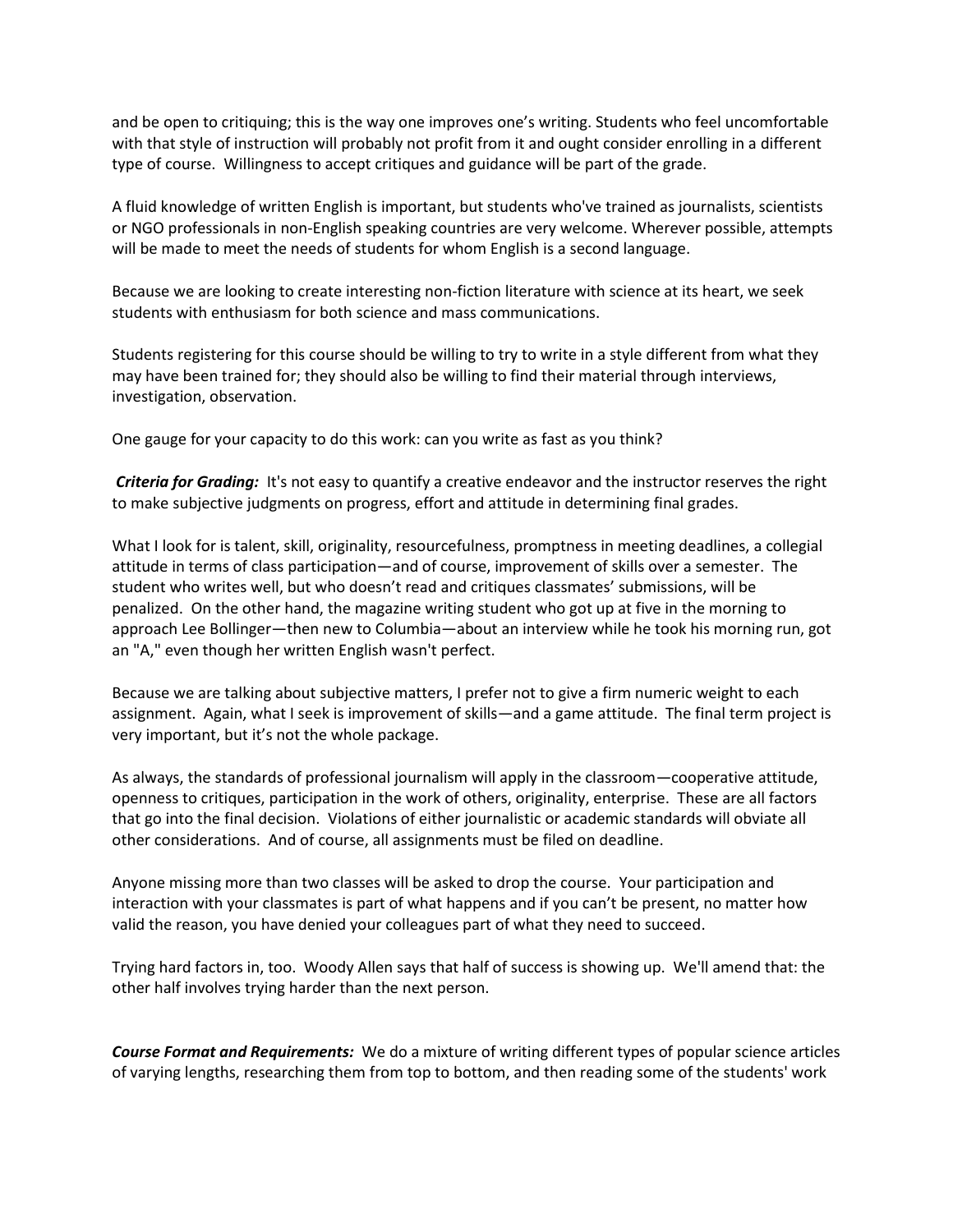aloud, in class. Students are asked to offer helpful criticism to each other and work together on solving reporting problems.

Great writing skills and improvement of those skills is what we're looking for—but we also appreciate students who are willing to support their classmates, participate in constructive critiques and who are willing to go the extra mile to do creative research for their pieces.

Whenever it is realistic, students are asked to submit their classroom work for publication. That can mean anything from mass circulation magazines to the in-house publications at Columbia University and SIPA. Students are encouraged to find Internet publishers for their work. In Prof. Dreifus' last class, eight different students saw their class work published; three had class-produced works appear on the Atlantic.com.

The Earth Institute has a website—as does the Sustainability Management program—and students are encouraged to submit appropriate class work there; we believe in "recycling." Why waste good work?

Writing is key to success in the course. We believe that writing is like gymnastics: the more you do, the better you get.

We're looking for enthusiastic writers and curious reporters, but also students who will improve their skills over the semester. An improved/dedicated writer can be assured of a fine grade. Handing in assignments on deadline is critical. Because participation is a major aspect of this workshop, students are asked to attend all sessions.

As mentioned previously, Hannah Thonet and I will be spending as much as an hour reading and analyzing every submission to class. We will provide our experienced criticisms and advice on how to improve the stories. Grades will be impacted by the willingness of students to use the information provided in these editorial notes and to follow them.

I am available during office hours for one-on-one coaching and will also mentor students through their larger projects. The grading and curriculum assistant will also have two hours available for that purpose on a different day. Details regarding office hours are listed at the top of the homepage screen.

*Overview:* Students will be asked, depending on the class' pace, to produce as many as five different types of feature articles and two or three short assignments during the semester. That probably means writing almost every week and filing promptly.

Final grades are based on attitude, writing skills, improvement of those skills, reporting enterprise, following of editorial advice, classroom participation, and the meeting of deadlines.

Publication of class work will win extra consideration at grading time and we will do much to encourage it. In this era of internet magazines, newcomers can find markets with comparative ease.

Because this class is formatted as a workshop, students will be asked to produce stories, but also to read and critique each other's writings. Both are key elements of this workshop. Lateness in filing assignments impedes the entire class' progress, and unfortunately, must be penalized in grading.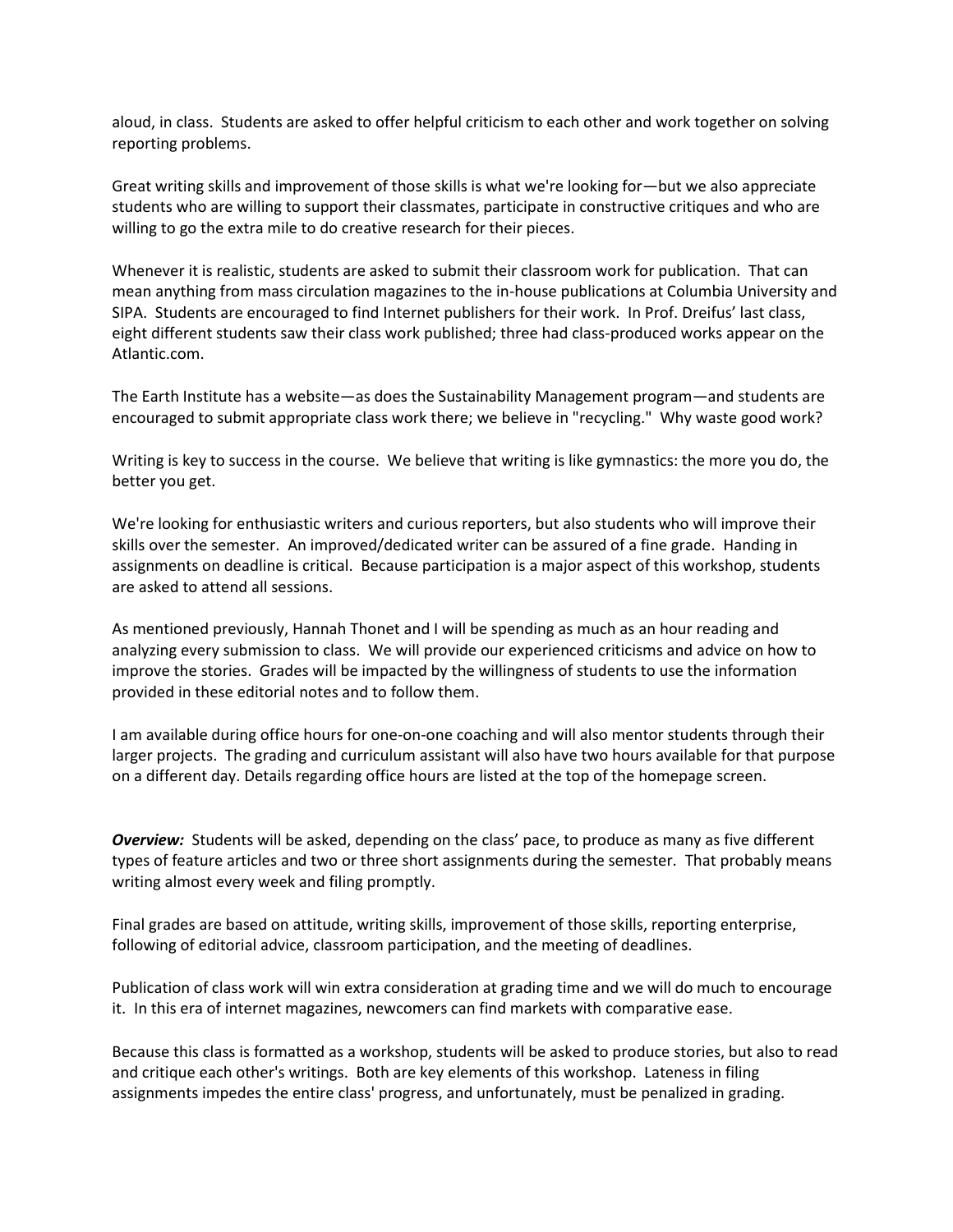*A Note on Timely Filing:* In order for students' writing to be graded and considered in time for Tuesday evening, it is vital that assignments be filed on CourseWorks by Saturday night. Firm. This requirement is not aimed at ruining students' weekends, but to give the professor enough time to evaluate the entire class' problems and progress and construct a lecture tailored to the group's needs.

*Midweek E-mail Inquiries:* Though available in emergency situations, your instructor and grading assistant wish to stress that this is not an e-course. It is a lecture-based workshop. We would prefer that you use office hour appointments for your questions about assignments and to take careful notes during lectures, where key pointers will be covered.

*A Separate Note on Pace:* We will move as quickly or as slowly as the class' progress requires. That, of course, means the schedule below is not set in stone. As that late 20th century philosopher John Lennon had it: "Life is what happens when you're making other plans." Please consider this syllabus provisional.

# *SESSION ONE: INTRODUCTION*

**The Difference**—How science journalism contrasts with academic writing, everyday business writing or public relations and how it differs from standard feature writing.

In this introductory session, we will identify current scientific topics that lend themselves to features for newspapers, magazines and the Internet.

We'll discuss the story structure of the science feature. What are the elements of a compelling science feature? How does one transform numbers and findings into a literary narrative? How does one create a simple story without 'dumbing down' the content? Why does the work of successful science communicators such as Oliver Sacks, Brian Greene and the late Stephen Jay Gould, have wide appeal? What are they actually doing?

Why does Rockefeller University Nobelist Gunter Blobel tell his post-docs, "If you can't explain it to your grandmother, don't bring it to me?"

*Assignment:* Write a 750 word science-based op-ed that is targeted to a market like the *New York Times*, the *Washington Post*, or the blogs of an NGO like the World Policy Institute, the National Resources Defense Council or Carnegie Council on Ethics. Latest filing date, January 29th. (Please note—because of the beginning of the semester schedule, the filing date for this first assignment is slightly lengthened; of course, if one wants to file early, it's possible and appreciated.

# *SESSION TWO***—***The Science Based Op-Ed, Part I*

What exactly is an op-ed piece? Are science op-eds different from other sorts of opinion pieces? What markets will print a science-based op-ed? What are the mechanics of submission? What the differences between a short personal essay and an op-ed? Can one do a personal essay about a scientific topic how?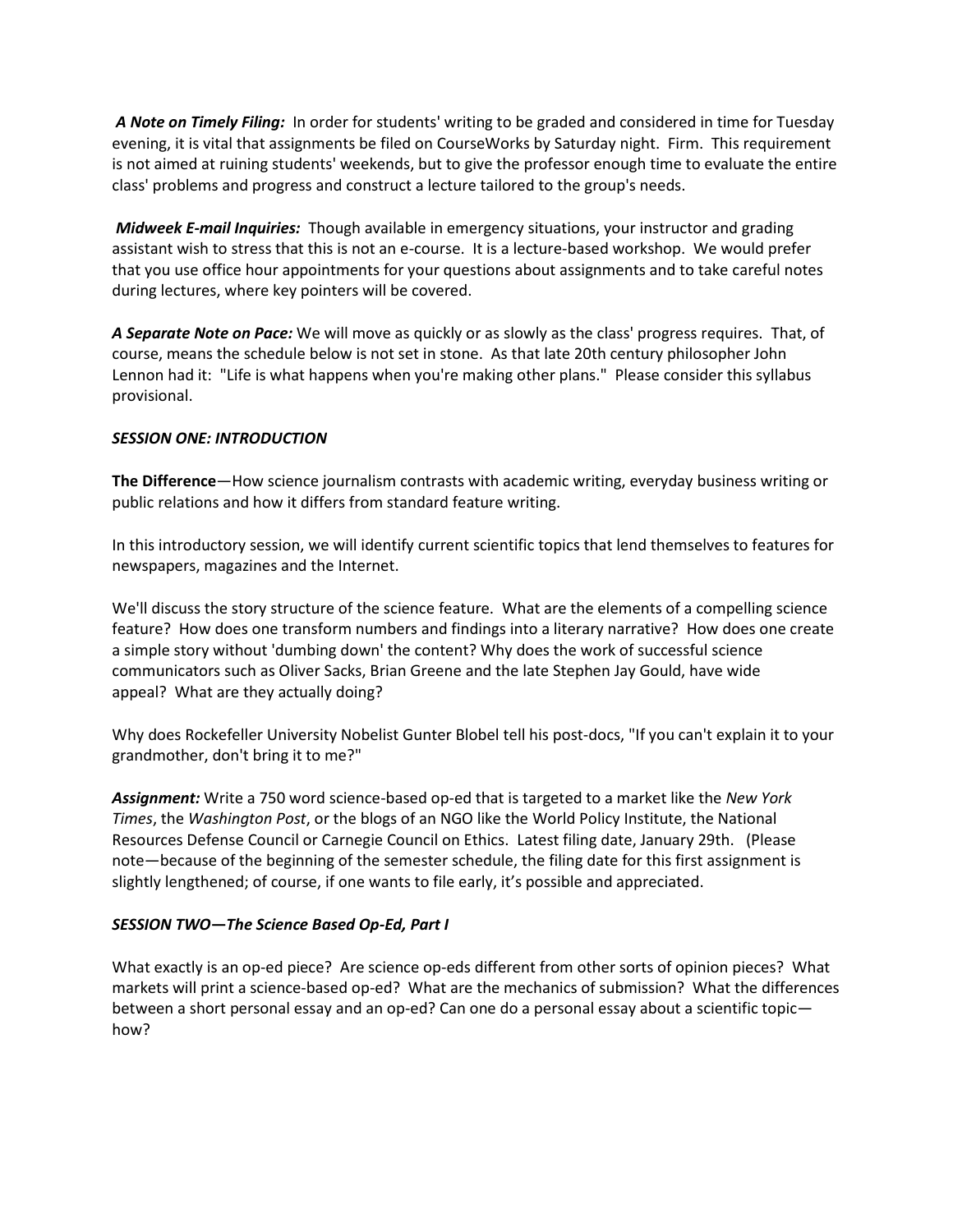# *SESSION THREE, The Science Based Op-Ed piece or Short Personal Essay, Part II*

This session will be devoted to reading and discussing the students' op-eds.

**Second Hour:** Class discussion: Profile or Interview? What's the difference?

Hand-out in class: Claudia Dreifus' tips for interviewing.

*Assignment for next week:* (can be started earlier) Interview an individual with a connection to the scientific enterprise. Don't interview anyone you know, work with or are subordinate to. Write either a 1200 word profile or a 1500 word Q and A of this person. Due date: February 9th.

*Reading for next week:* Introduction to Scientific Conversations-Interviews on Science from the New York Times—plus Tracy Kidder's extended profile of Dr. Paul Farmer.

## *SESSION FOUR, Scientific Conversations—Interviews/Profiles*

**First hour:** Class discussion—how does a writer shape the raw material of an interview into a successful article? Three New York Times interviews by Claudia Dreifus, "A Conversation with…Jane Goodall," "A Conversation with…John Mutter," "A Conversation with…Stephan Hawking," will be deconstructed from idea to source material to publication.

What are the choices a writer makes? Could this have been written from other angles? You can look up the published stories on NYTimes.com or on the NRDC website.

In terms of a profile, an extremely long one, how did Tracy Kidder render Paul Farmer into someone we more than care about? How does he illustrate the complicated issues of poverty and health care in Haiti in such a way that we forget that we're reading a book about health policy?

#### **Second hour:** reading of selected students' interviews/profiles

*Assignment:* Those students who need to rewrite their interviews will be asked to do so. Due date—Feb. 16. Any student receiving a grade of less than an "A" will be asked to do a rewrite, on this and any other assignment. Students who wrote Qs and As that were unsuccessful will be asked to recast their interviews as profiles; therefore, it is wise to take excellent notes during the original interview session. Do not just rely on taped material.

Professor Dreifus will be in Boston for all of this week, covering the AAAS for the New York Times. Questions regarding classwork should be directed to Hannah Thonet.

#### *SESSION FIVE: Second session on interviews and profiles*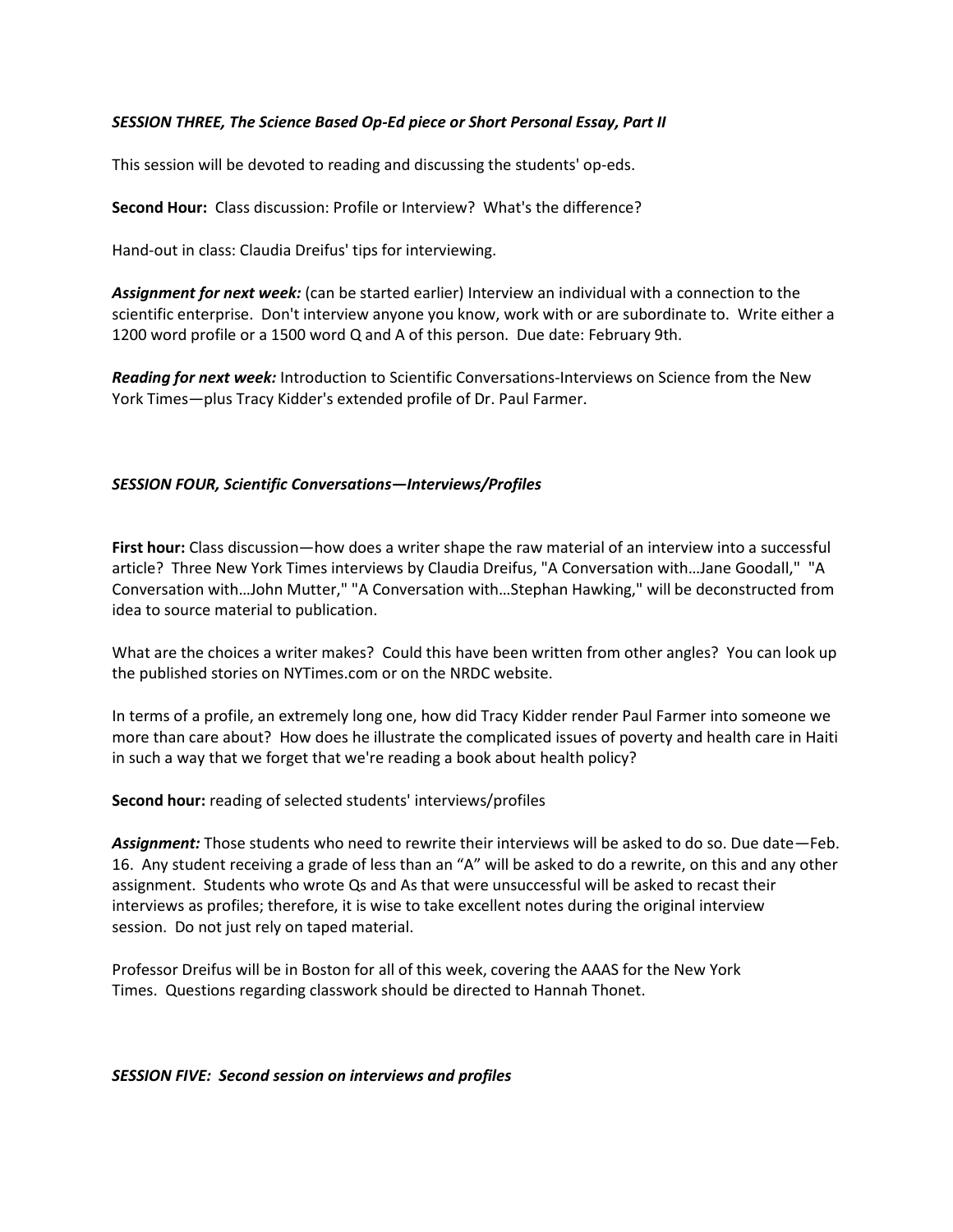## *SESSION SIX: Covering a Science Event, Part I*

1) **More reading** in class of students' profiles/interviews.

## 2) **What is an event piece?**

*Assignment:* Cover an event—Due March 2nd.

## *SESSION SEVEN, Editor's Night*

**First hour:** Reading of Event pieces.

**Second Hour:** A visit with editors in the sciences. Editors from scientific media will be visiting with us, talking about what they do and how they do it. After, there will be a dutch-treat informal supper with our guests at Columbia Cottage restaurant on West 112th Street and Amsterdam Avenue.

Confirmed guests so far: Fred Guterl, Executive Editor, *Scientific American*.

#### **SESSION EIGHT, Covering a Science Event, Part 2**

**First Hour:** Finish Up Event Pieces.

**Second Hour:** Intro to the Long Form Science Feature Story. Query Letters and Outlines for the Long Form article in Science.

*Assignment:* Write a query letter for your term project.

#### *SESSION NINE: The Evolution of the Long Form Science Feature*

**First hour:** Round-robin discussion of issues encountered while researching final project.

Food for thought: Dr. Laurence Krauss, the much respected cosmologist, wrote, "The Physics of Star Trek," which has been a big seller since first issued and has gone into multiple editions. Take a look at the book and see what you think of his fluid style and popular rendering of basic physics concepts. We will discuss next week.

Check out: Rebecca Skloot's "The Immortal Life of Henrietta Lacks." How did she take a tough subject medical ethics—and make it accessible?

**Second Hour:** Reading of selected query letters for term projects and discussion of them.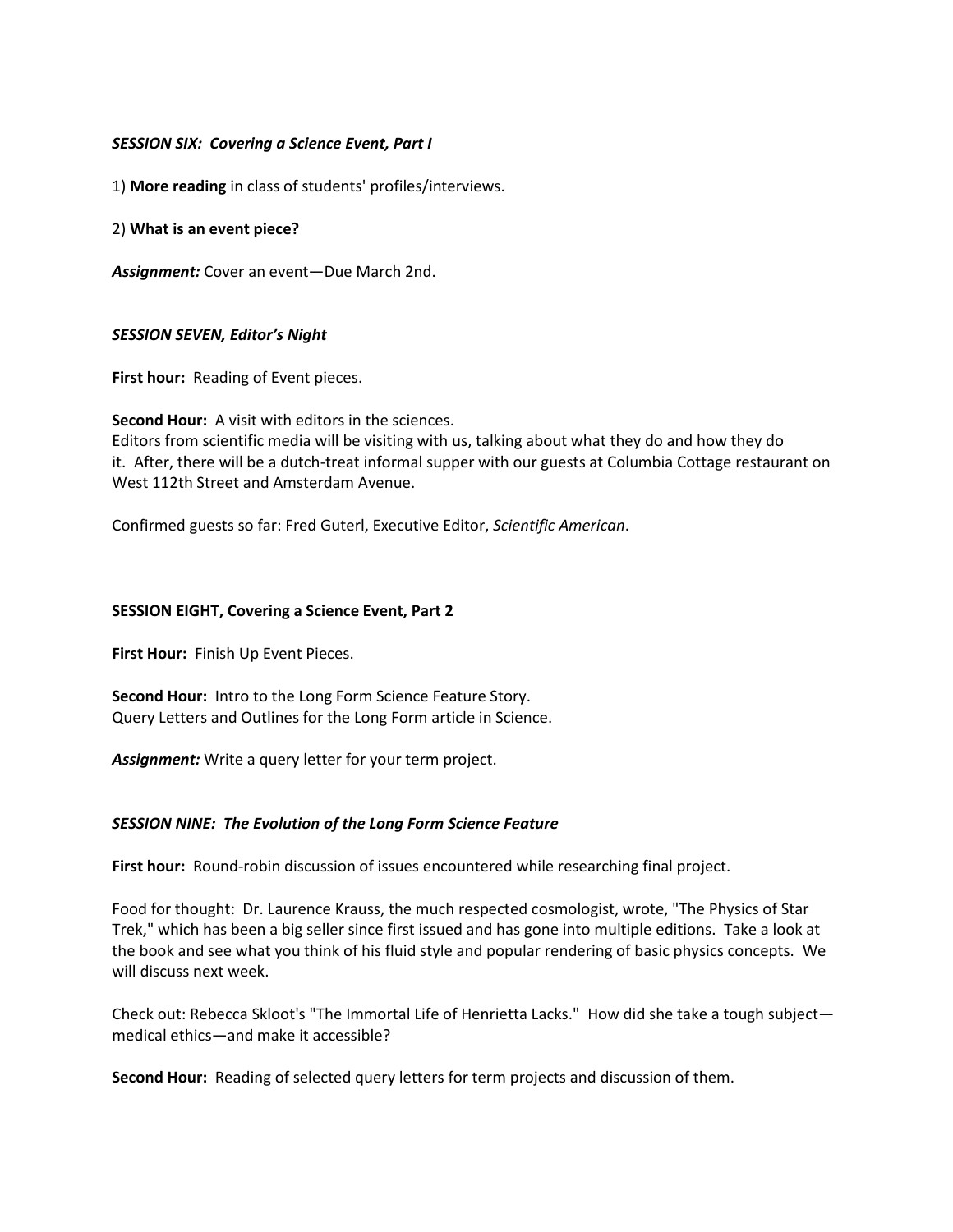*Reading Assignment:* Read assigned long form science stories and dissect their structure. Ask yourself questions—why did the author start where they did? What was the nut? Why did they choose the material they used? Why did they end the way they did? As you begin working on your long form stories, refer to Anya Schiffrin's PowerPoint on story structure that was given to you in your first class packet to discern the structure of what you will do.

*Assignment for next week:* begin work on a 1500-2000 word feature article on a global science/international sustainability issue. Start off by outlining a plan of action—including sources to interview, events to cover, books to read, information to uncover. Write a tentative lede. Post both outline and lede on CourseWorks by Sunday.

# *SESSION TEN- The Mini op-ed: The Letter to the Editor*

**First hour:** Round robin on progress.

*Assignment for next week:* Write Letter to the Editor based on some aspect of your class project. File by Saturday.

# *SESSION ELEVEN-Public Relations Writing in the Sciences: The Good, the Bad, the Ugly*

**First hour:** Round Robin reporting on progress with term project...

**Second Hour:** Reading of Letters to the Editor.

**Second Hour—Public Relations:** In your work as Sustainability Managers, many of you will probably be asked, at some point, to write press releases for your NGO or your company. What are the conventions of the form? What works and what doesn't? Professor Dreifus will show examples of press releases that she's received that were effective and others that were born to fail.

Public Relations executives in the sciences will tell about their jobs and what they do.

# *SESSION TWELVE—Putting It All Together*

*Assignment due:* first draft of final project on April 19—1500-2000 words on some aspect of global science. Target your story to a specific market you hope to sell it to.

Think about mixed media and new media supplements to your written story—i.e. pod casts, videos, slideshows, blogs that you might create to enhance your story.

The story should not be longer or shorter than the word count. Part of the exercise involves learning to write for space requirements.

# *SESSION THIRTEEN*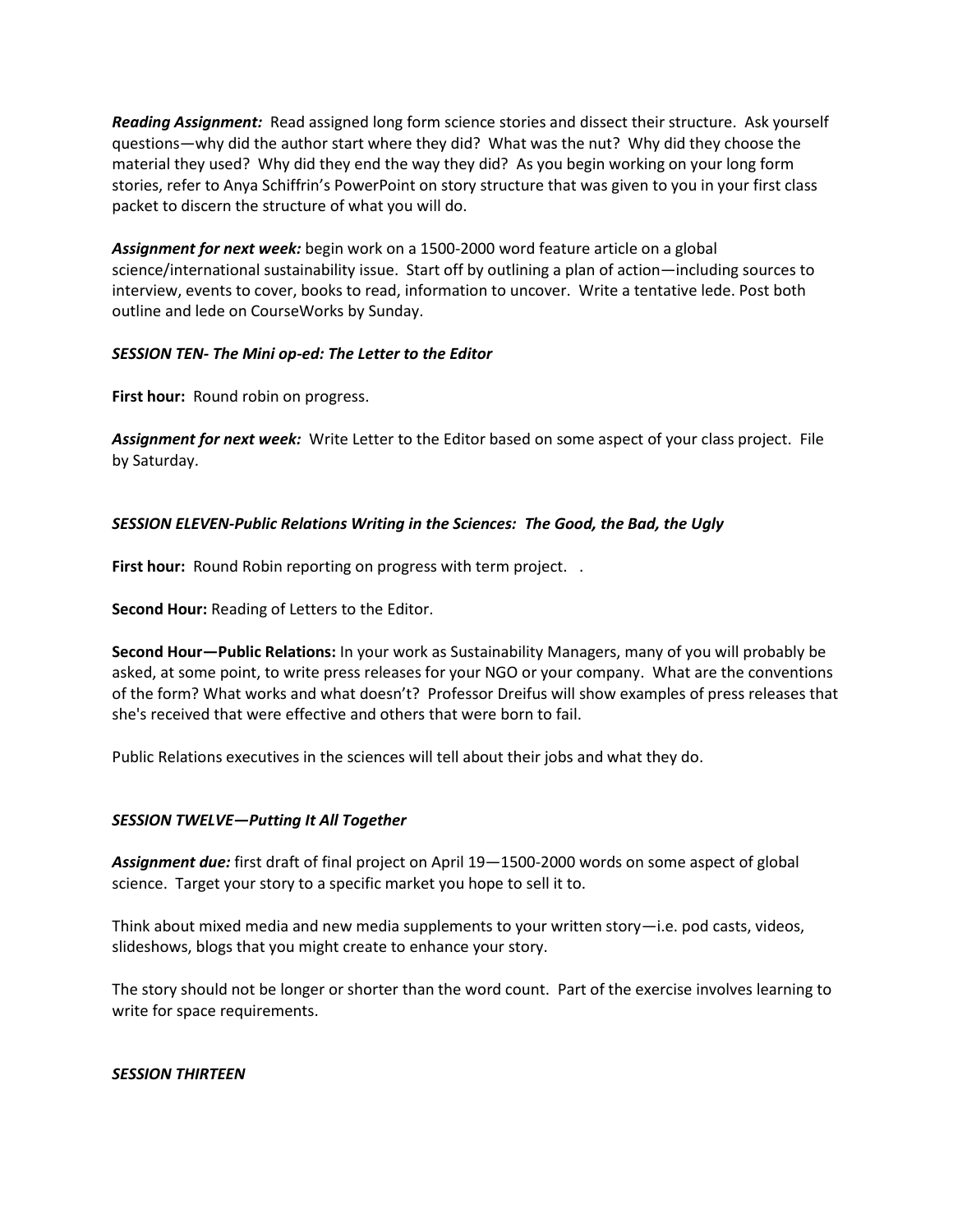**Final Project is due.** This final session will be held at the home of Professor Dreifus. Every student is asked to bring a home-cooked dish as part of a class communal supper. As is true in the publishing world, please submit a stamped/self-addressed envelope with your manuscript (which should also be filed on-line and with email.) You will receive written critiques back.

*ESSENTIAL READING* Scientific Conversations: Interviews on Science from the New York Times, Claudia Dreifus, Henry Holt/Times Books, (Available from used book sources on Amazon or Half.com—get early in semester.)

"Mountains Beyond Mountains: The Quest of Dr. Paul Farmer, A Man Who Would Cure the World," Tracy Kidder

"Am I Making Myself Clear—A Scientist's Guide to Talking to the Public?" Cornelia Dean

"A Field Guide for Science Writers," The Official Guide of the National Association of Science Writers, Deborah Blum, Mary Knudson, Robin Marantz Henig

"The Weather of the Future," Heidi Cullen

## *More Suggested Source Material:*

*Books:*The Writer's Market (Writer's Digest Books). This book is extremely useful if you are considering submitting your work for publication.

"How to Write Attention Grabbing Query and Cover Letters," John Wood, Writer's Digest Books. This book will tell you how to write a query letter, an important skill.

"The Immortal Life of Henrietta Lacks," by Rebecca Skloot

"The End of Poverty," Jeffrey Sachs,

"The Physics of Star Trek," Laurence Krauss

- "The Canon," Natalie Angier
- "Against the Tide," Cornelia Dean
- "The Best Science Writing of 2012"
- "Field Notes From A Catastrophe: Man, Nature and Climate Change," Elizabeth Kolbert.
- "Explaining Research," Dennis Meredith.
- "The Gay Talese Reader: Portraits and Encounters," Gay Talese

*Library Reserves:* Some feature writing source works used in my magazine writing class will be posted within the "library reserves" feature of CourseWorks. Though these are not science stories per se, they may be of use to you in looking at story structure and detail.

*Biographic Notes on the Professor:* I am a contributing writer to the Science section of the New York Times, a contributor to Newsweek, Smithsonian, Scientific American, Ms., and the various AARP publications.